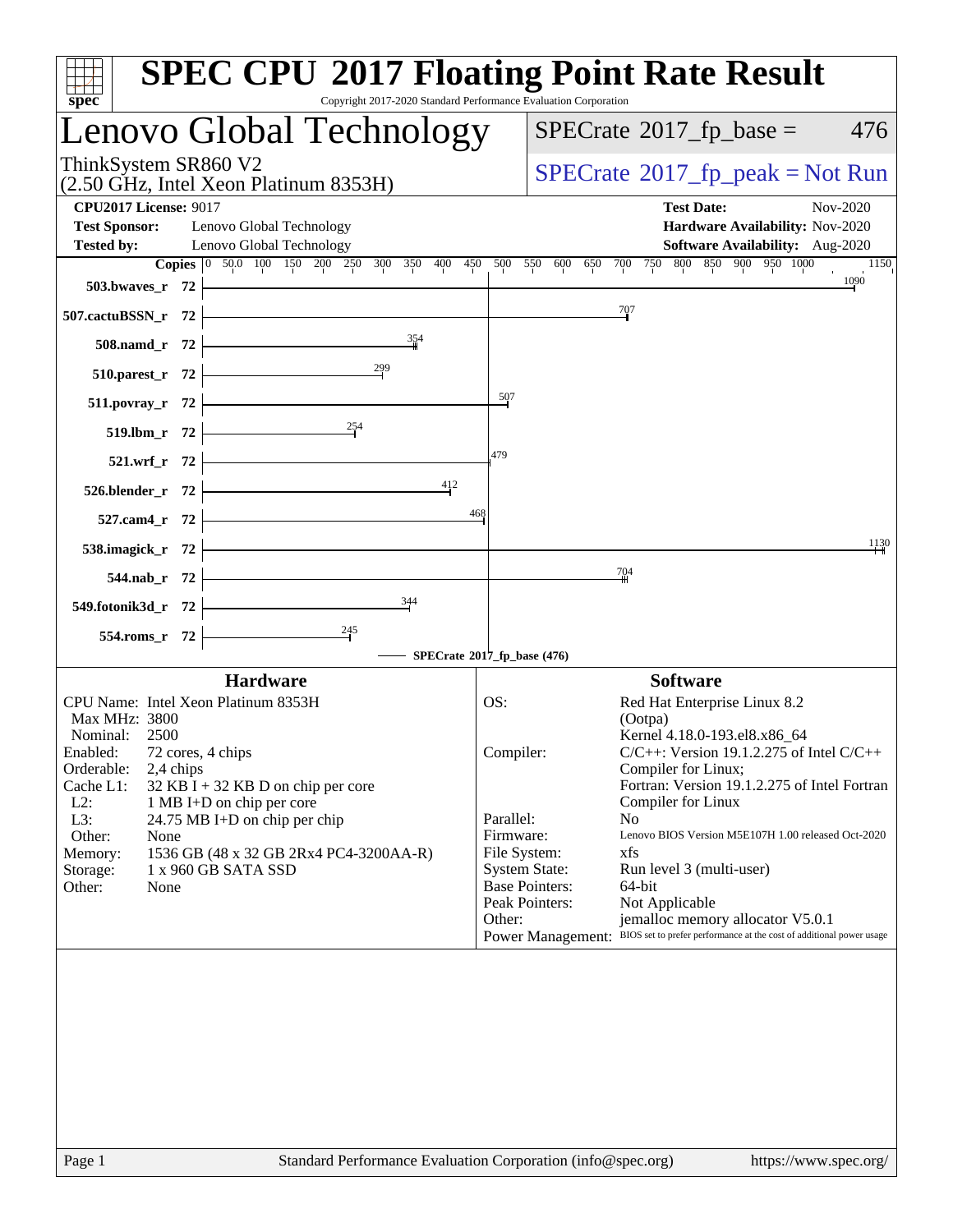

# Lenovo Global Technology

(2.50 GHz, Intel Xeon Platinum 8353H)

 $SPECTate$ <sup>®</sup>[2017\\_fp\\_base =](http://www.spec.org/auto/cpu2017/Docs/result-fields.html#SPECrate2017fpbase) 476

### ThinkSystem SR860 V2<br>  $\begin{array}{c} \text{750 CI} \\ \text{1750 CI} \\ \text{2017\_fp\_peak} = \text{Not Run} \end{array}$

**[CPU2017 License:](http://www.spec.org/auto/cpu2017/Docs/result-fields.html#CPU2017License)** 9017 **[Test Date:](http://www.spec.org/auto/cpu2017/Docs/result-fields.html#TestDate)** Nov-2020

**[Test Sponsor:](http://www.spec.org/auto/cpu2017/Docs/result-fields.html#TestSponsor)** Lenovo Global Technology **[Hardware Availability:](http://www.spec.org/auto/cpu2017/Docs/result-fields.html#HardwareAvailability)** Nov-2020

**[Tested by:](http://www.spec.org/auto/cpu2017/Docs/result-fields.html#Testedby)** Lenovo Global Technology **[Software Availability:](http://www.spec.org/auto/cpu2017/Docs/result-fields.html#SoftwareAvailability)** Aug-2020

#### **[Results Table](http://www.spec.org/auto/cpu2017/Docs/result-fields.html#ResultsTable)**

|                                                    | <b>Base</b>   |                |       |                | <b>Peak</b> |                |       |               |                |              |                |              |                |              |
|----------------------------------------------------|---------------|----------------|-------|----------------|-------------|----------------|-------|---------------|----------------|--------------|----------------|--------------|----------------|--------------|
| <b>Benchmark</b>                                   | <b>Copies</b> | <b>Seconds</b> | Ratio | <b>Seconds</b> | Ratio       | <b>Seconds</b> | Ratio | <b>Copies</b> | <b>Seconds</b> | <b>Ratio</b> | <b>Seconds</b> | <b>Ratio</b> | <b>Seconds</b> | <b>Ratio</b> |
| 503.bwaves_r                                       | 72            | 665            | 1090  | 665            | <b>1090</b> | 665            | 1090  |               |                |              |                |              |                |              |
| 507.cactuBSSN r                                    | 72            | 129            | 708   | <u>129</u>     | 707         | 129            | 706   |               |                |              |                |              |                |              |
| $508$ .namd_r                                      | 72            | 193            | 354   | 192            | 357         | 195            | 351   |               |                |              |                |              |                |              |
| 510.parest_r                                       | 72            | 629            | 300   | 630            | 299         | 630            | 299   |               |                |              |                |              |                |              |
| 511.povray_r                                       | 72            | 331            | 509   | 332            | 507         | 332            | 507   |               |                |              |                |              |                |              |
| 519.lbm r                                          | 72            | 300            | 253   | 299            | 254         | 299            | 254   |               |                |              |                |              |                |              |
| $521$ .wrf r                                       | 72            | 337            | 479   | 337            | 478         | 337            | 479   |               |                |              |                |              |                |              |
| 526.blender r                                      | 72            | 266            | 412   | 266            | 412         | 266            | 412   |               |                |              |                |              |                |              |
| $527$ .cam $4r$                                    | 72            | 269            | 469   | 269            | 468         | 269            | 468   |               |                |              |                |              |                |              |
| 538.imagick_r                                      | 72            | 158            | 1140  | 158            | <b>1130</b> | 160            | 1120  |               |                |              |                |              |                |              |
| $544$ .nab_r                                       | 72            | 171            | 707   | 172            | 704         | 173            | 699   |               |                |              |                |              |                |              |
| 549.fotonik3d r                                    | 72            | 815            | 344   | 815            | 344         | 815            | 344   |               |                |              |                |              |                |              |
| $554$ .roms_r                                      | 72            | 467            | 245   | 467            | 245         | 468            | 245   |               |                |              |                |              |                |              |
| $SPECrate*2017_fp\_base =$<br>476                  |               |                |       |                |             |                |       |               |                |              |                |              |                |              |
| $SPECrate^{\circ}2017$ fp peak =<br><b>Not Run</b> |               |                |       |                |             |                |       |               |                |              |                |              |                |              |

Results appear in the [order in which they were run](http://www.spec.org/auto/cpu2017/Docs/result-fields.html#RunOrder). Bold underlined text [indicates a median measurement.](http://www.spec.org/auto/cpu2017/Docs/result-fields.html#Median)

#### **[Submit Notes](http://www.spec.org/auto/cpu2017/Docs/result-fields.html#SubmitNotes)**

 The numactl mechanism was used to bind copies to processors. The config file option 'submit' was used to generate numactl commands to bind each copy to a specific processor. For details, please see the config file.

### **[Operating System Notes](http://www.spec.org/auto/cpu2017/Docs/result-fields.html#OperatingSystemNotes)**

Stack size set to unlimited using "ulimit -s unlimited"

#### **[Environment Variables Notes](http://www.spec.org/auto/cpu2017/Docs/result-fields.html#EnvironmentVariablesNotes)**

Environment variables set by runcpu before the start of the run: LD\_LIBRARY\_PATH = "/home/cpu2017-1.1.0-ic19.1u2/lib/intel64:/home/cpu2017-1.1.0-ic19.1u2/j e5.0.1-64" MALLOC\_CONF = "retain:true"

#### **[General Notes](http://www.spec.org/auto/cpu2017/Docs/result-fields.html#GeneralNotes)**

 Binaries compiled on a system with 1x Intel Core i9-7980XE CPU + 64GB RAM memory using Redhat Enterprise Linux 8.0 Transparent Huge Pages enabled by default

#### **(Continued on next page)**

Page 2 Standard Performance Evaluation Corporation [\(info@spec.org\)](mailto:info@spec.org) <https://www.spec.org/>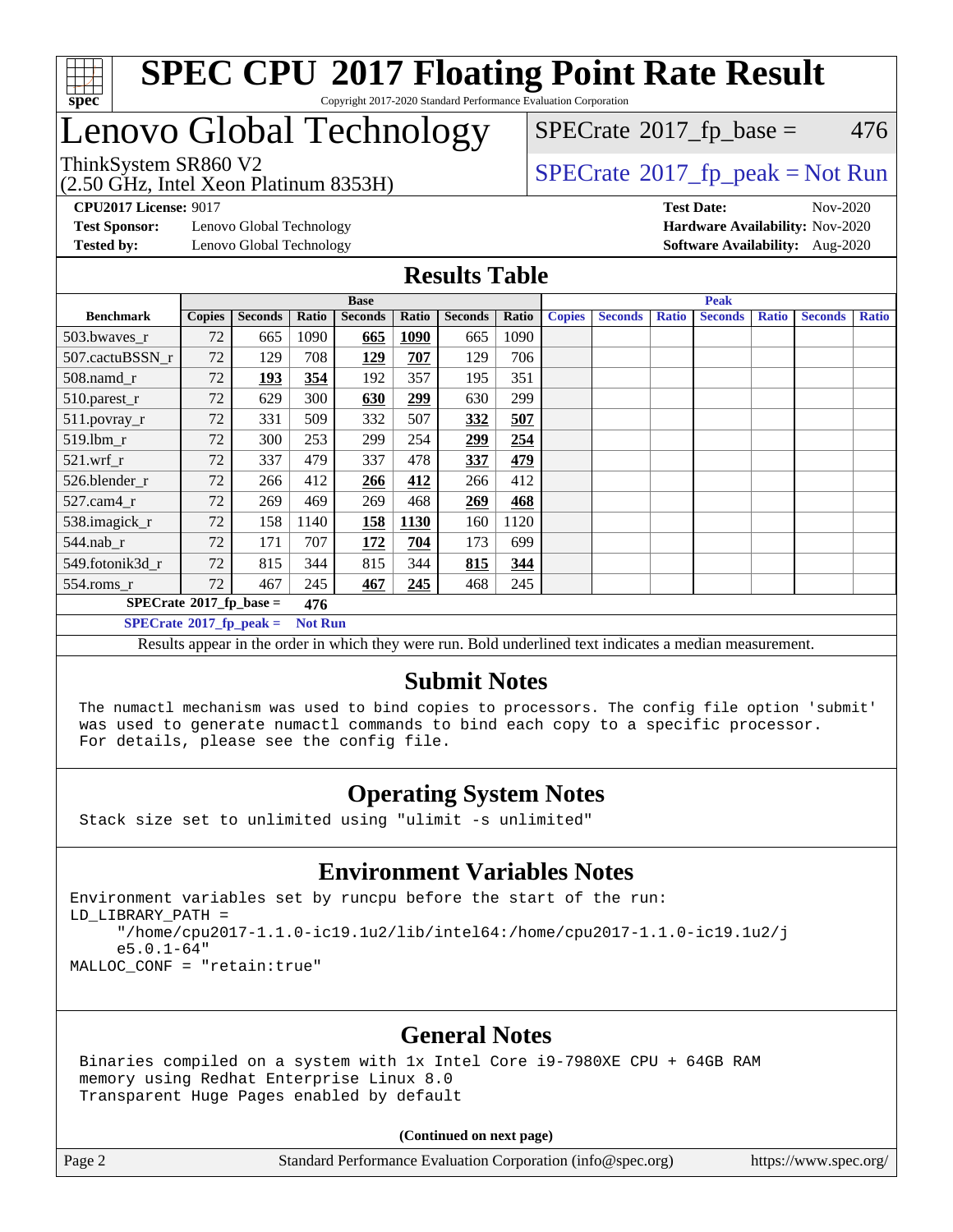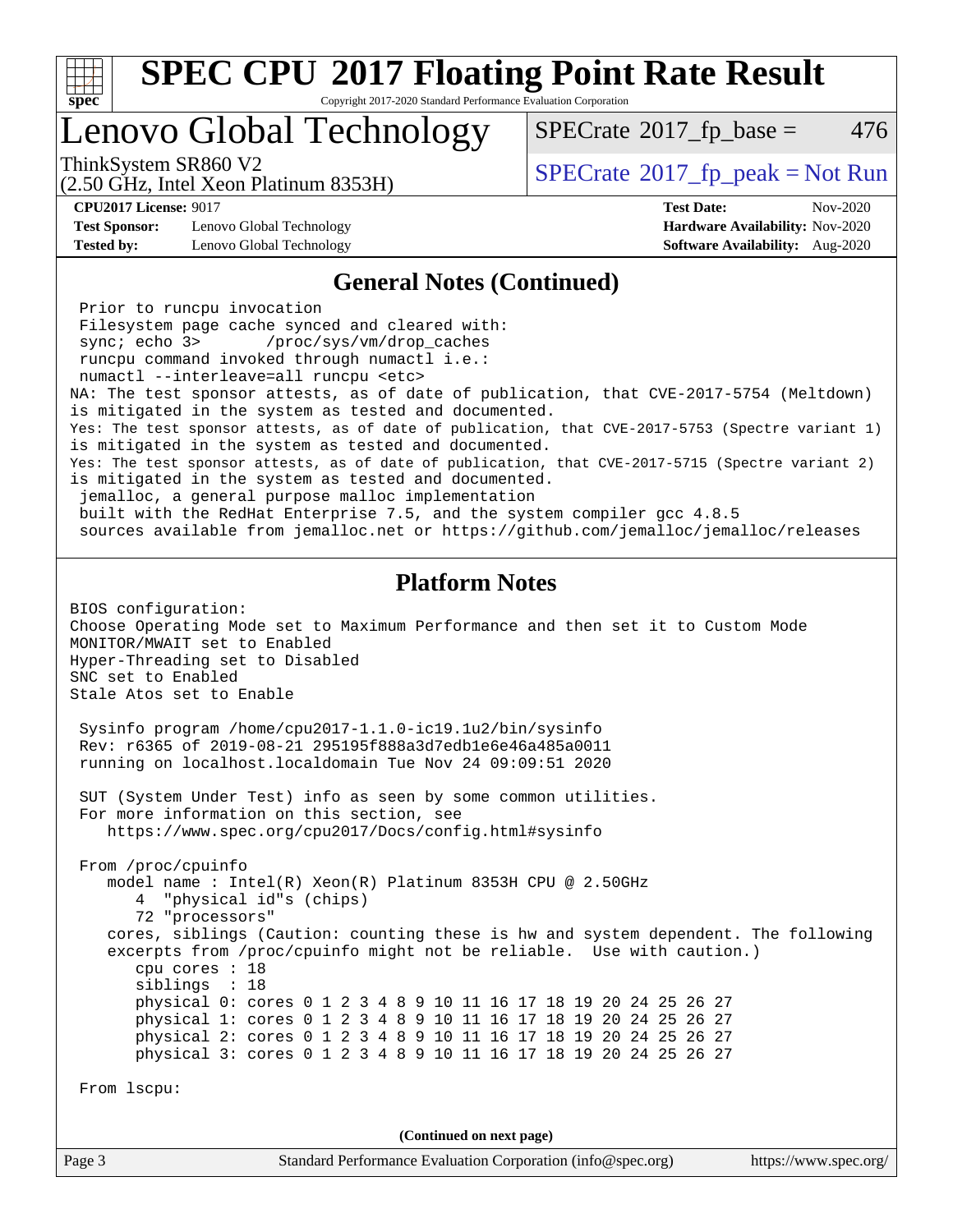

## Lenovo Global Technology

(2.50 GHz, Intel Xeon Platinum 8353H)

 $SPECTate$ <sup>®</sup>[2017\\_fp\\_base =](http://www.spec.org/auto/cpu2017/Docs/result-fields.html#SPECrate2017fpbase) 476

ThinkSystem SR860 V2<br>  $\begin{array}{c}\n\text{SPECrate} \textcircled{2017\_fp\_peak} = \text{Not Run} \\
\text{SPECrate} \textcircled{2017\_fp\_peak} = \text{Not Run} \\
\end{array}$  $\begin{array}{c}\n\text{SPECrate} \textcircled{2017\_fp\_peak} = \text{Not Run} \\
\text{SPECrate} \textcircled{2017\_fp\_peak} = \text{Not Run} \\
\end{array}$  $\begin{array}{c}\n\text{SPECrate} \textcircled{2017\_fp\_peak} = \text{Not Run} \\
\text{SPECrate} \textcircled{2017\_fp\_peak} = \text{Not Run} \\
\end{array}$ 

**[Test Sponsor:](http://www.spec.org/auto/cpu2017/Docs/result-fields.html#TestSponsor)** Lenovo Global Technology **[Hardware Availability:](http://www.spec.org/auto/cpu2017/Docs/result-fields.html#HardwareAvailability)** Nov-2020 **[Tested by:](http://www.spec.org/auto/cpu2017/Docs/result-fields.html#Testedby)** Lenovo Global Technology **[Software Availability:](http://www.spec.org/auto/cpu2017/Docs/result-fields.html#SoftwareAvailability)** Aug-2020

**[CPU2017 License:](http://www.spec.org/auto/cpu2017/Docs/result-fields.html#CPU2017License)** 9017 **[Test Date:](http://www.spec.org/auto/cpu2017/Docs/result-fields.html#TestDate)** Nov-2020

#### **[Platform Notes \(Continued\)](http://www.spec.org/auto/cpu2017/Docs/result-fields.html#PlatformNotes)**

| Architecture:               | x86 64                                                                              |
|-----------------------------|-------------------------------------------------------------------------------------|
| $CPU$ op-mode( $s$ ):       | $32$ -bit, $64$ -bit                                                                |
| Byte Order:                 | Little Endian                                                                       |
| CPU(s):                     | 72                                                                                  |
| On-line CPU(s) list: $0-71$ |                                                                                     |
| Thread( $s$ ) per core:     | $\mathbf{1}$                                                                        |
| $Core(s)$ per socket:       | 18                                                                                  |
| Socket(s):                  | 4                                                                                   |
| NUMA $node(s)$ :            | 8                                                                                   |
| Vendor ID:                  | GenuineIntel                                                                        |
| CPU family:                 | 6                                                                                   |
| Model:                      | 85                                                                                  |
| Model name:                 | $Intel(R)$ Xeon(R) Platinum 8353H CPU @ 2.50GHz                                     |
| Stepping:                   | 11                                                                                  |
| CPU MHz:                    | 2828.470                                                                            |
| CPU max MHz:                | 3800.0000                                                                           |
| CPU min MHz:                | 1000.0000                                                                           |
| BogoMIPS:                   | 5000.00                                                                             |
| Virtualization:             | $VT - x$                                                                            |
| $L1d$ cache:                | 32K                                                                                 |
| Lli cache:                  | 32K                                                                                 |
| L2 cache:                   | 1024K                                                                               |
| L3 cache:                   | 25344K                                                                              |
| NUMA node0 CPU(s):          | $0-2, 5, 6, 9, 10, 14, 15$                                                          |
| NUMA nodel CPU(s):          | $3, 4, 7, 8, 11 - 13, 16, 17$                                                       |
| NUMA $node2$ $CPU(s):$      | 18-20, 23, 24, 27, 28, 32, 33                                                       |
| NUMA node3 CPU(s):          | 21, 22, 25, 26, 29-31, 34, 35                                                       |
| NUMA $node4$ CPU $(s)$ :    | 36-38, 41, 42, 45, 46, 50, 51                                                       |
| NUMA node5 $CPU(s):$        | 39, 40, 43, 44, 47-49, 52, 53                                                       |
| NUMA node6 CPU(s):          | 54-56, 59, 60, 63, 64, 68, 69                                                       |
| NUMA $node7$ CPU $(s)$ :    | 57, 58, 61, 62, 65-67, 70, 71                                                       |
| Flags:                      | fpu vme de pse tsc msr pae mce cx8 apic sep mtrr pge mca cmov                       |
|                             | pat pse36 clflush dts acpi mmx fxsr sse sse2 ss ht tm pbe syscall nx pdpelgb rdtscp |
|                             | lm constant_tsc art arch_perfmon pebs bts rep_good nopl xtopology nonstop_tsc cpuid |
|                             | aperfmperf pni pclmulgdg dtes64 monitor ds_cpl vmx smx est tm2 ssse3 sdbg fma cx16  |
|                             | xtpr pdcm pcid dca sse4_1 sse4_2 x2apic movbe popcnt tsc_deadline_timer aes xsave   |

 avx f16c rdrand lahf\_lm abm 3dnowprefetch cpuid\_fault epb cat\_l3 cdp\_l3 invpcid\_single intel\_ppin ssbd mba ibrs ibpb stibp ibrs\_enhanced tpr\_shadow vnmi flexpriority ept vpid fsgsbase tsc\_adjust bmi1 hle avx2 smep bmi2 erms invpcid rtm cqm mpx rdt\_a avx512f avx512dq rdseed adx smap clflushopt clwb intel\_pt avx512cd avx512bw avx512vl xsaveopt xsavec xgetbv1 xsaves cqm\_llc cqm\_occup\_llc cqm\_mbm\_total cqm\_mbm\_local avx512\_bf16 dtherm ida arat pln pts pku ospke avx512\_vnni md\_clear flush\_l1d arch\_capabilities

 /proc/cpuinfo cache data cache size : 25344 KB

**(Continued on next page)**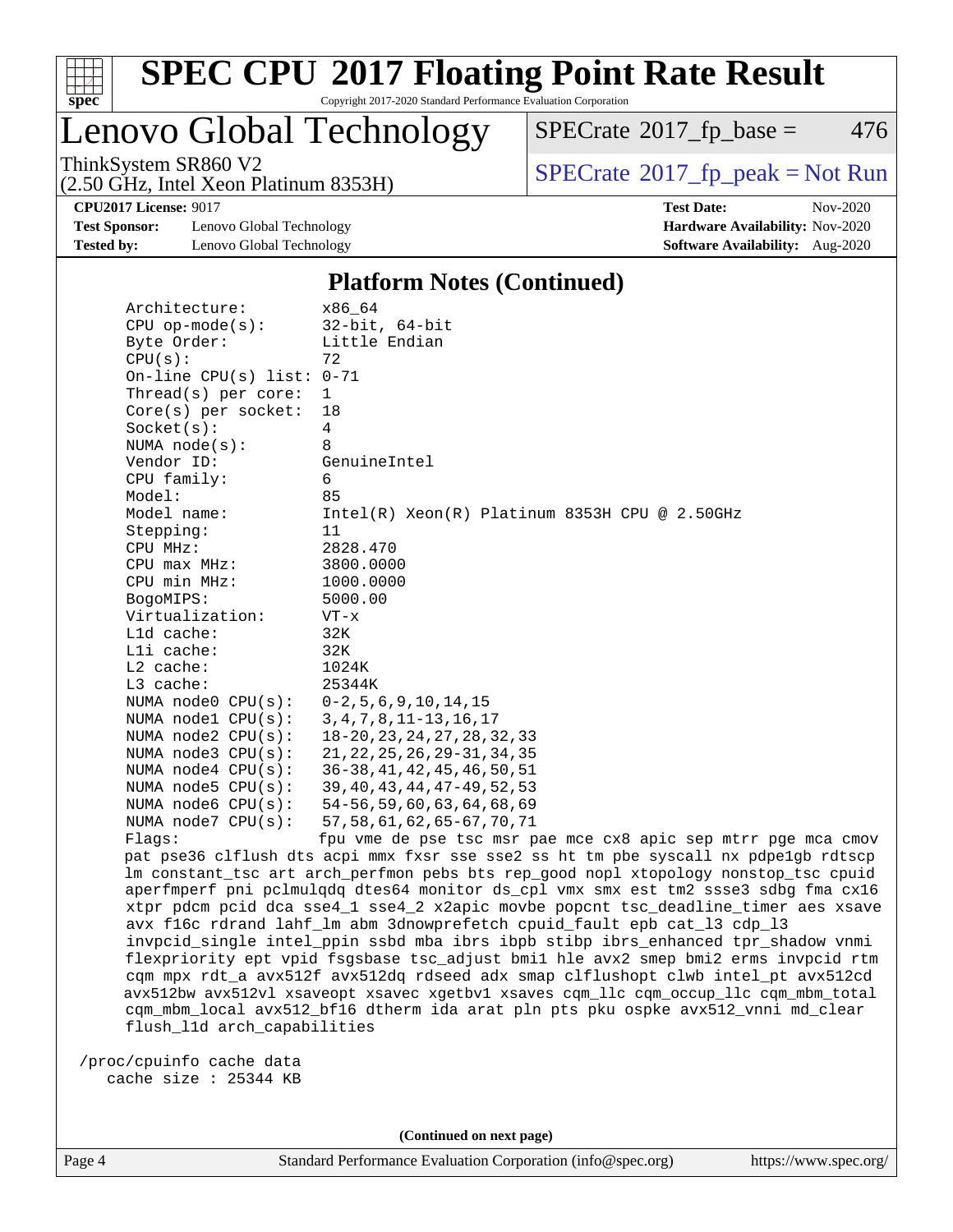

# **[SPEC CPU](http://www.spec.org/auto/cpu2017/Docs/result-fields.html#SPECCPU2017FloatingPointRateResult)[2017 Floating Point Rate Result](http://www.spec.org/auto/cpu2017/Docs/result-fields.html#SPECCPU2017FloatingPointRateResult)**

Copyright 2017-2020 Standard Performance Evaluation Corporation

### Lenovo Global Technology

 $SPECTate$ <sup>®</sup>[2017\\_fp\\_base =](http://www.spec.org/auto/cpu2017/Docs/result-fields.html#SPECrate2017fpbase) 476

(2.50 GHz, Intel Xeon Platinum 8353H)

ThinkSystem SR860 V2<br>(2.50 GHz, Intel Xeon Platinum 8353H)  $\vert$  [SPECrate](http://www.spec.org/auto/cpu2017/Docs/result-fields.html#SPECrate2017fppeak)®[2017\\_fp\\_peak = N](http://www.spec.org/auto/cpu2017/Docs/result-fields.html#SPECrate2017fppeak)ot Run

**[Test Sponsor:](http://www.spec.org/auto/cpu2017/Docs/result-fields.html#TestSponsor)** Lenovo Global Technology **[Hardware Availability:](http://www.spec.org/auto/cpu2017/Docs/result-fields.html#HardwareAvailability)** Nov-2020 **[Tested by:](http://www.spec.org/auto/cpu2017/Docs/result-fields.html#Testedby)** Lenovo Global Technology **[Software Availability:](http://www.spec.org/auto/cpu2017/Docs/result-fields.html#SoftwareAvailability)** Aug-2020

**[CPU2017 License:](http://www.spec.org/auto/cpu2017/Docs/result-fields.html#CPU2017License)** 9017 **[Test Date:](http://www.spec.org/auto/cpu2017/Docs/result-fields.html#TestDate)** Nov-2020

#### **[Platform Notes \(Continued\)](http://www.spec.org/auto/cpu2017/Docs/result-fields.html#PlatformNotes)**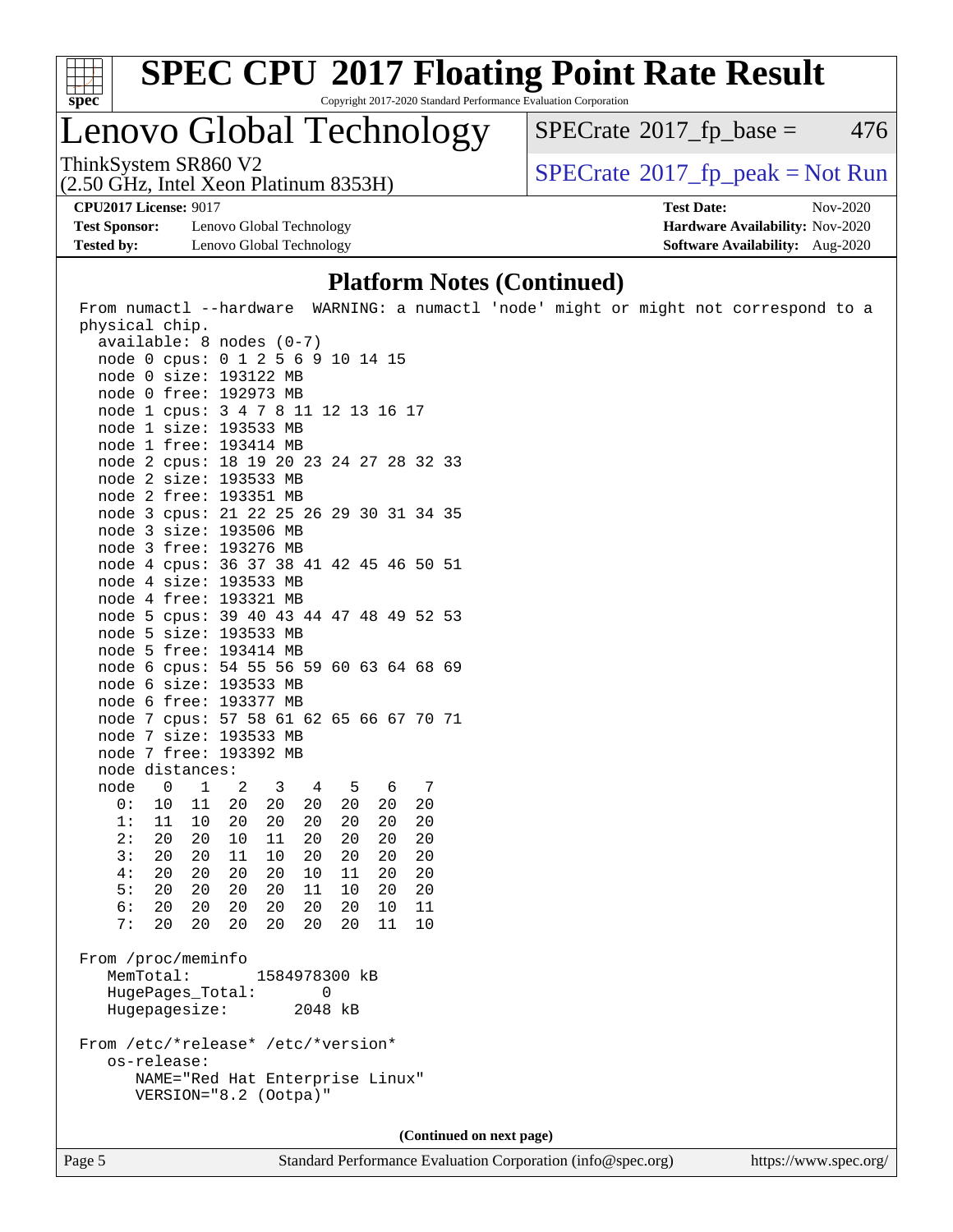

### Lenovo Global Technology

 $SPECTate$ <sup>®</sup>[2017\\_fp\\_base =](http://www.spec.org/auto/cpu2017/Docs/result-fields.html#SPECrate2017fpbase) 476

(2.50 GHz, Intel Xeon Platinum 8353H)

ThinkSystem SR860 V2<br>  $\begin{array}{c} \text{SPECTI}_{\text{S}} \text{SOR} \end{array}$  [SPECrate](http://www.spec.org/auto/cpu2017/Docs/result-fields.html#SPECrate2017fppeak)®[2017\\_fp\\_peak = N](http://www.spec.org/auto/cpu2017/Docs/result-fields.html#SPECrate2017fppeak)ot Run

**[Test Sponsor:](http://www.spec.org/auto/cpu2017/Docs/result-fields.html#TestSponsor)** Lenovo Global Technology **[Hardware Availability:](http://www.spec.org/auto/cpu2017/Docs/result-fields.html#HardwareAvailability)** Nov-2020 **[Tested by:](http://www.spec.org/auto/cpu2017/Docs/result-fields.html#Testedby)** Lenovo Global Technology **[Software Availability:](http://www.spec.org/auto/cpu2017/Docs/result-fields.html#SoftwareAvailability)** Aug-2020

**[CPU2017 License:](http://www.spec.org/auto/cpu2017/Docs/result-fields.html#CPU2017License)** 9017 **[Test Date:](http://www.spec.org/auto/cpu2017/Docs/result-fields.html#TestDate)** Nov-2020

#### **[Platform Notes \(Continued\)](http://www.spec.org/auto/cpu2017/Docs/result-fields.html#PlatformNotes)**

 ID="rhel" ID\_LIKE="fedora" VERSION\_ID="8.2" PLATFORM\_ID="platform:el8" PRETTY\_NAME="Red Hat Enterprise Linux 8.2 (Ootpa)" ANSI\_COLOR="0;31" redhat-release: Red Hat Enterprise Linux release 8.2 (Ootpa) system-release: Red Hat Enterprise Linux release 8.2 (Ootpa) system-release-cpe: cpe:/o:redhat:enterprise\_linux:8.2:ga uname -a: Linux localhost.localdomain 4.18.0-193.el8.x86\_64 #1 SMP Fri Mar 27 14:35:58 UTC 2020 x86\_64 x86\_64 x86\_64 GNU/Linux Kernel self-reported vulnerability status: itlb\_multihit: Not affected CVE-2018-3620 (L1 Terminal Fault): Not affected Microarchitectural Data Sampling: Not affected CVE-2017-5754 (Meltdown): Not affected CVE-2018-3639 (Speculative Store Bypass): Mitigation: Speculative Store Bypass disabled via prctl and seccomp CVE-2017-5753 (Spectre variant 1): Mitigation: usercopy/swapgs barriers and \_\_user pointer sanitization CVE-2017-5715 (Spectre variant 2): Mitigation: Enhanced IBRS, IBPB: conditional, RSB filling tsx\_async\_abort: Not affected run-level 3 Nov 24 09:08 SPEC is set to: /home/cpu2017-1.1.0-ic19.1u2 Filesystem Type Size Used Avail Use% Mounted on /dev/sda4 xfs 839G 23G 816G 3% /home From /sys/devices/virtual/dmi/id BIOS: Lenovo M5E107H-1.00 10/18/2020 Vendor: Lenovo Product: ThinkSystem SR860 V2 Product Family: ThinkSystem Serial: none Additional information from dmidecode follows. WARNING: Use caution when you interpret this section. The 'dmidecode' program reads system data which is "intended to allow hardware to be accurately determined", but the intent may not be met, as there are frequent changes to hardware, firmware, and the "DMTF SMBIOS" standard. Memory: 48x Samsung M393A4K40DB3-CWE 32 GB 2 rank 3200 **(Continued on next page)**

| Page 6 | Standard Performance Evaluation Corporation (info@spec.org) | https://www.spec.org/ |
|--------|-------------------------------------------------------------|-----------------------|
|--------|-------------------------------------------------------------|-----------------------|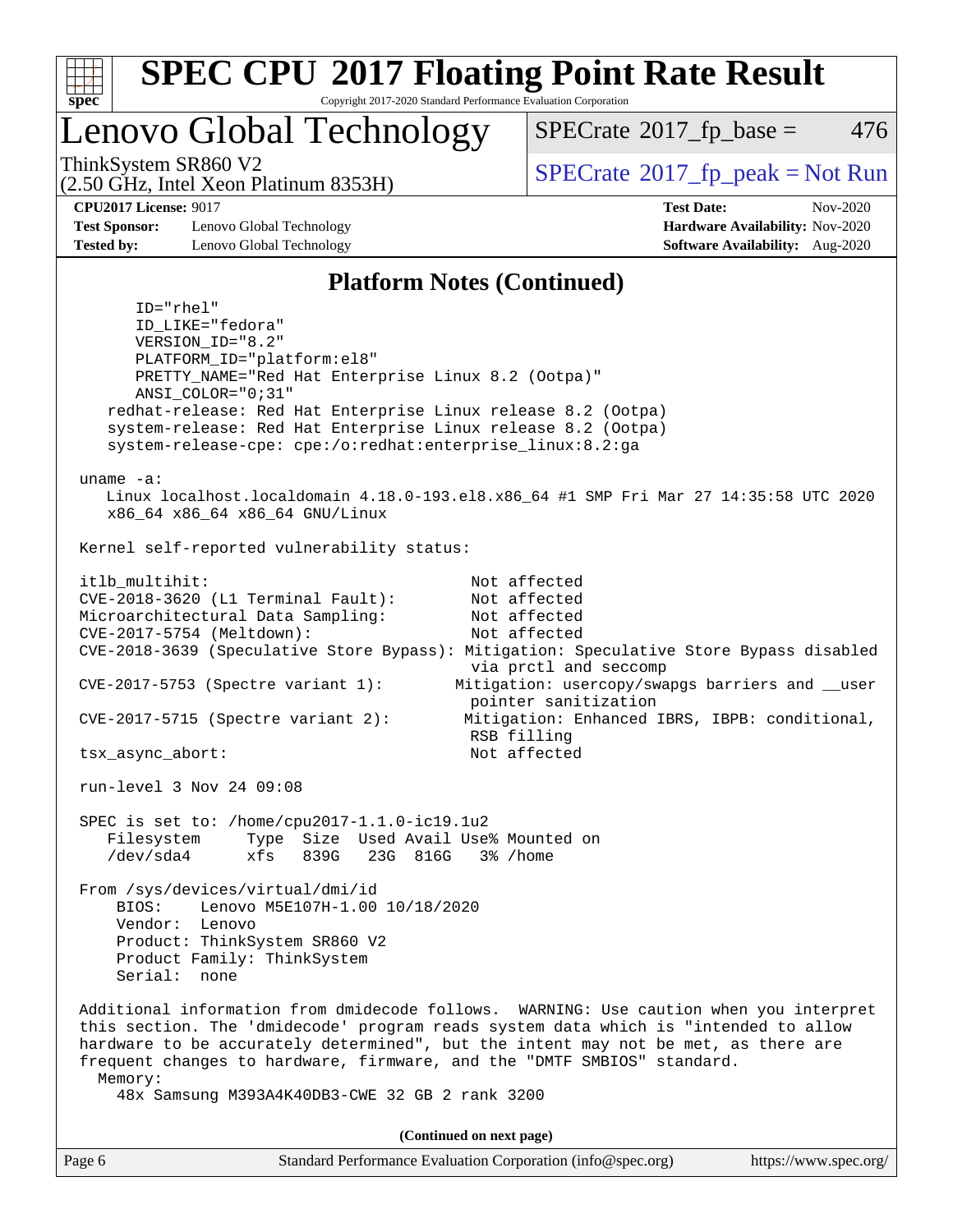

# **[SPEC CPU](http://www.spec.org/auto/cpu2017/Docs/result-fields.html#SPECCPU2017FloatingPointRateResult)[2017 Floating Point Rate Result](http://www.spec.org/auto/cpu2017/Docs/result-fields.html#SPECCPU2017FloatingPointRateResult)**

Copyright 2017-2020 Standard Performance Evaluation Corporation

## Lenovo Global Technology

 $SPECTate@2017_fp\_base = 476$ 

(2.50 GHz, Intel Xeon Platinum 8353H)

ThinkSystem SR860 V2<br>(2.50 GHz, Intel Xeon Platinum 8353H) [SPECrate](http://www.spec.org/auto/cpu2017/Docs/result-fields.html#SPECrate2017fppeak)®[2017\\_fp\\_peak = N](http://www.spec.org/auto/cpu2017/Docs/result-fields.html#SPECrate2017fppeak)ot Run

**[Test Sponsor:](http://www.spec.org/auto/cpu2017/Docs/result-fields.html#TestSponsor)** Lenovo Global Technology **[Hardware Availability:](http://www.spec.org/auto/cpu2017/Docs/result-fields.html#HardwareAvailability)** Nov-2020 **[Tested by:](http://www.spec.org/auto/cpu2017/Docs/result-fields.html#Testedby)** Lenovo Global Technology **[Software Availability:](http://www.spec.org/auto/cpu2017/Docs/result-fields.html#SoftwareAvailability)** Aug-2020

**[CPU2017 License:](http://www.spec.org/auto/cpu2017/Docs/result-fields.html#CPU2017License)** 9017 **[Test Date:](http://www.spec.org/auto/cpu2017/Docs/result-fields.html#TestDate)** Nov-2020

### **[Platform Notes \(Continued\)](http://www.spec.org/auto/cpu2017/Docs/result-fields.html#PlatformNotes)**

(End of data from sysinfo program)

### **[Compiler Version Notes](http://www.spec.org/auto/cpu2017/Docs/result-fields.html#CompilerVersionNotes)**

| C                                                      | 519.1bm_r(base) 538.imagick_r(base) 544.nab_r(base)                                                                                                                                                                                                                                                                                                                                                                                                                                   |
|--------------------------------------------------------|---------------------------------------------------------------------------------------------------------------------------------------------------------------------------------------------------------------------------------------------------------------------------------------------------------------------------------------------------------------------------------------------------------------------------------------------------------------------------------------|
| 19.1.2.275 Build 20200604                              | Intel(R) C Compiler for applications running on $Intel(R) 64$ , Version<br>Copyright (C) 1985-2020 Intel Corporation. All rights reserved.                                                                                                                                                                                                                                                                                                                                            |
|                                                        |                                                                                                                                                                                                                                                                                                                                                                                                                                                                                       |
| $C++$                                                  | $  508.namd_r(base) 510.parest_r(base)$                                                                                                                                                                                                                                                                                                                                                                                                                                               |
| 19.1.2.275 Build 20200604                              | Intel(R) $C++$ Compiler for applications running on Intel(R) 64, Version<br>Copyright (C) 1985-2020 Intel Corporation. All rights reserved.                                                                                                                                                                                                                                                                                                                                           |
|                                                        |                                                                                                                                                                                                                                                                                                                                                                                                                                                                                       |
| C++, C                                                 | 511.povray_r(base) 526.blender_r(base)                                                                                                                                                                                                                                                                                                                                                                                                                                                |
| 19.1.2.275 Build 20200604<br>19.1.2.275 Build 20200604 | Intel(R) $C++$ Compiler for applications running on Intel(R) 64, Version<br>Copyright (C) 1985-2020 Intel Corporation. All rights reserved.<br>Intel(R) C Compiler for applications running on $Intel(R) 64$ , Version<br>Copyright (C) 1985-2020 Intel Corporation. All rights reserved.                                                                                                                                                                                             |
|                                                        | $C++$ , C, Fortran   507.cactuBSSN_r(base)                                                                                                                                                                                                                                                                                                                                                                                                                                            |
| 19.1.2.275 Build 20200604<br>19.1.2.275 Build 20200604 | Intel(R) $C++$ Compiler for applications running on Intel(R) 64, Version<br>Copyright (C) 1985-2020 Intel Corporation. All rights reserved.<br>Intel(R) C Compiler for applications running on $Intel(R) 64$ , Version<br>Copyright (C) 1985-2020 Intel Corporation. All rights reserved.<br>$Intel(R)$ Fortran Intel(R) 64 Compiler for applications running on Intel(R)<br>64, Version 19.1.2.275 Build 20200623<br>Copyright (C) 1985-2020 Intel Corporation. All rights reserved. |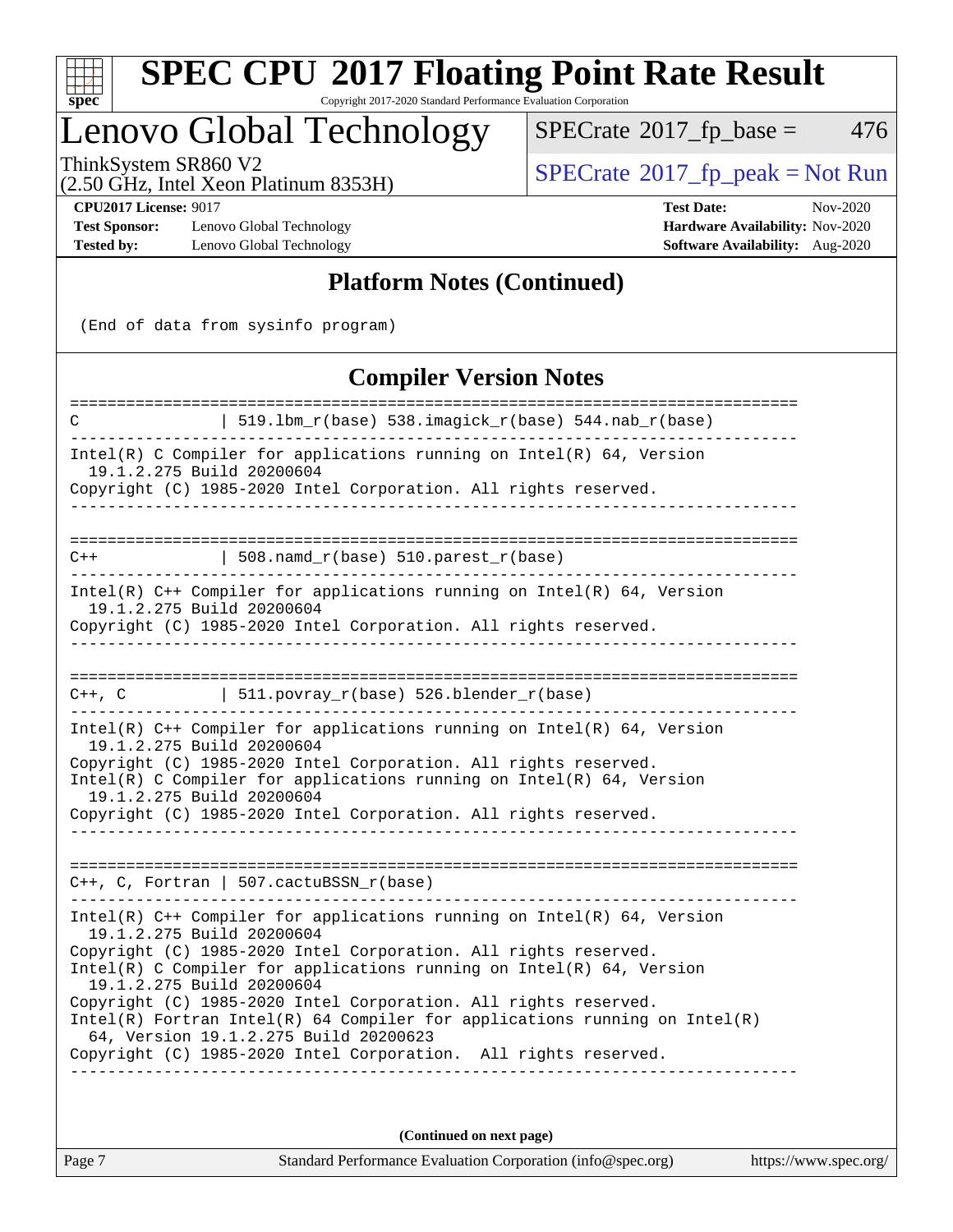

# Lenovo Global Technology

 $SPECTate@2017_fp\_base = 476$ 

(2.50 GHz, Intel Xeon Platinum 8353H)

ThinkSystem SR860 V2<br>  $\begin{array}{c}\n\text{SPECrate} \textcirc 2017\_fp\_peak = Not Run \\
\text{SPECrate} \textcirc 2017\_fp\_peak = Not Run\n\end{array}$  $\begin{array}{c}\n\text{SPECrate} \textcirc 2017\_fp\_peak = Not Run \\
\text{SPECrate} \textcirc 2017\_fp\_peak = Not Run\n\end{array}$  $\begin{array}{c}\n\text{SPECrate} \textcirc 2017\_fp\_peak = Not Run \\
\text{SPECrate} \textcirc 2017\_fp\_peak = Not Run\n\end{array}$ 

**[Test Sponsor:](http://www.spec.org/auto/cpu2017/Docs/result-fields.html#TestSponsor)** Lenovo Global Technology **[Hardware Availability:](http://www.spec.org/auto/cpu2017/Docs/result-fields.html#HardwareAvailability)** Nov-2020 **[Tested by:](http://www.spec.org/auto/cpu2017/Docs/result-fields.html#Testedby)** Lenovo Global Technology **[Software Availability:](http://www.spec.org/auto/cpu2017/Docs/result-fields.html#SoftwareAvailability)** Aug-2020

**[CPU2017 License:](http://www.spec.org/auto/cpu2017/Docs/result-fields.html#CPU2017License)** 9017 **[Test Date:](http://www.spec.org/auto/cpu2017/Docs/result-fields.html#TestDate)** Nov-2020

### **[Compiler Version Notes \(Continued\)](http://www.spec.org/auto/cpu2017/Docs/result-fields.html#CompilerVersionNotes)**

| Fortran                   | 503.bwaves_r(base) 549.fotonik3d_r(base) 554.roms_r(base)                                                                                                                                                                                                                                                                             |
|---------------------------|---------------------------------------------------------------------------------------------------------------------------------------------------------------------------------------------------------------------------------------------------------------------------------------------------------------------------------------|
|                           | Intel(R) Fortran Intel(R) 64 Compiler for applications running on Intel(R)<br>64, Version 19.1.2.275 Build 20200623<br>Copyright (C) 1985-2020 Intel Corporation. All rights reserved.                                                                                                                                                |
| Fortran, C                | 521.wrf $r(base)$ 527.cam4 $r(base)$                                                                                                                                                                                                                                                                                                  |
| 19.1.2.275 Build 20200604 | Intel(R) Fortran Intel(R) 64 Compiler for applications running on Intel(R)<br>64, Version 19.1.2.275 Build 20200623<br>Copyright (C) 1985-2020 Intel Corporation. All rights reserved.<br>$Intel(R)$ C Compiler for applications running on $Intel(R)$ 64, Version<br>Copyright (C) 1985-2020 Intel Corporation. All rights reserved. |

## **[Base Compiler Invocation](http://www.spec.org/auto/cpu2017/Docs/result-fields.html#BaseCompilerInvocation)**

[C benchmarks](http://www.spec.org/auto/cpu2017/Docs/result-fields.html#Cbenchmarks): [icc](http://www.spec.org/cpu2017/results/res2020q4/cpu2017-20201207-24531.flags.html#user_CCbase_intel_icc_66fc1ee009f7361af1fbd72ca7dcefbb700085f36577c54f309893dd4ec40d12360134090235512931783d35fd58c0460139e722d5067c5574d8eaf2b3e37e92)

[C++ benchmarks:](http://www.spec.org/auto/cpu2017/Docs/result-fields.html#CXXbenchmarks) [icpc](http://www.spec.org/cpu2017/results/res2020q4/cpu2017-20201207-24531.flags.html#user_CXXbase_intel_icpc_c510b6838c7f56d33e37e94d029a35b4a7bccf4766a728ee175e80a419847e808290a9b78be685c44ab727ea267ec2f070ec5dc83b407c0218cded6866a35d07)

[Fortran benchmarks](http://www.spec.org/auto/cpu2017/Docs/result-fields.html#Fortranbenchmarks): [ifort](http://www.spec.org/cpu2017/results/res2020q4/cpu2017-20201207-24531.flags.html#user_FCbase_intel_ifort_8111460550e3ca792625aed983ce982f94888b8b503583aa7ba2b8303487b4d8a21a13e7191a45c5fd58ff318f48f9492884d4413fa793fd88dd292cad7027ca)

[Benchmarks using both Fortran and C](http://www.spec.org/auto/cpu2017/Docs/result-fields.html#BenchmarksusingbothFortranandC): [ifort](http://www.spec.org/cpu2017/results/res2020q4/cpu2017-20201207-24531.flags.html#user_CC_FCbase_intel_ifort_8111460550e3ca792625aed983ce982f94888b8b503583aa7ba2b8303487b4d8a21a13e7191a45c5fd58ff318f48f9492884d4413fa793fd88dd292cad7027ca) [icc](http://www.spec.org/cpu2017/results/res2020q4/cpu2017-20201207-24531.flags.html#user_CC_FCbase_intel_icc_66fc1ee009f7361af1fbd72ca7dcefbb700085f36577c54f309893dd4ec40d12360134090235512931783d35fd58c0460139e722d5067c5574d8eaf2b3e37e92)

[Benchmarks using both C and C++](http://www.spec.org/auto/cpu2017/Docs/result-fields.html#BenchmarksusingbothCandCXX): [icpc](http://www.spec.org/cpu2017/results/res2020q4/cpu2017-20201207-24531.flags.html#user_CC_CXXbase_intel_icpc_c510b6838c7f56d33e37e94d029a35b4a7bccf4766a728ee175e80a419847e808290a9b78be685c44ab727ea267ec2f070ec5dc83b407c0218cded6866a35d07) [icc](http://www.spec.org/cpu2017/results/res2020q4/cpu2017-20201207-24531.flags.html#user_CC_CXXbase_intel_icc_66fc1ee009f7361af1fbd72ca7dcefbb700085f36577c54f309893dd4ec40d12360134090235512931783d35fd58c0460139e722d5067c5574d8eaf2b3e37e92)

[Benchmarks using Fortran, C, and C++:](http://www.spec.org/auto/cpu2017/Docs/result-fields.html#BenchmarksusingFortranCandCXX) [icpc](http://www.spec.org/cpu2017/results/res2020q4/cpu2017-20201207-24531.flags.html#user_CC_CXX_FCbase_intel_icpc_c510b6838c7f56d33e37e94d029a35b4a7bccf4766a728ee175e80a419847e808290a9b78be685c44ab727ea267ec2f070ec5dc83b407c0218cded6866a35d07) [icc](http://www.spec.org/cpu2017/results/res2020q4/cpu2017-20201207-24531.flags.html#user_CC_CXX_FCbase_intel_icc_66fc1ee009f7361af1fbd72ca7dcefbb700085f36577c54f309893dd4ec40d12360134090235512931783d35fd58c0460139e722d5067c5574d8eaf2b3e37e92) [ifort](http://www.spec.org/cpu2017/results/res2020q4/cpu2017-20201207-24531.flags.html#user_CC_CXX_FCbase_intel_ifort_8111460550e3ca792625aed983ce982f94888b8b503583aa7ba2b8303487b4d8a21a13e7191a45c5fd58ff318f48f9492884d4413fa793fd88dd292cad7027ca)

### **[Base Portability Flags](http://www.spec.org/auto/cpu2017/Docs/result-fields.html#BasePortabilityFlags)**

 503.bwaves\_r: [-DSPEC\\_LP64](http://www.spec.org/cpu2017/results/res2020q4/cpu2017-20201207-24531.flags.html#suite_basePORTABILITY503_bwaves_r_DSPEC_LP64) 507.cactuBSSN\_r: [-DSPEC\\_LP64](http://www.spec.org/cpu2017/results/res2020q4/cpu2017-20201207-24531.flags.html#suite_basePORTABILITY507_cactuBSSN_r_DSPEC_LP64)

**(Continued on next page)**

Page 8 Standard Performance Evaluation Corporation [\(info@spec.org\)](mailto:info@spec.org) <https://www.spec.org/>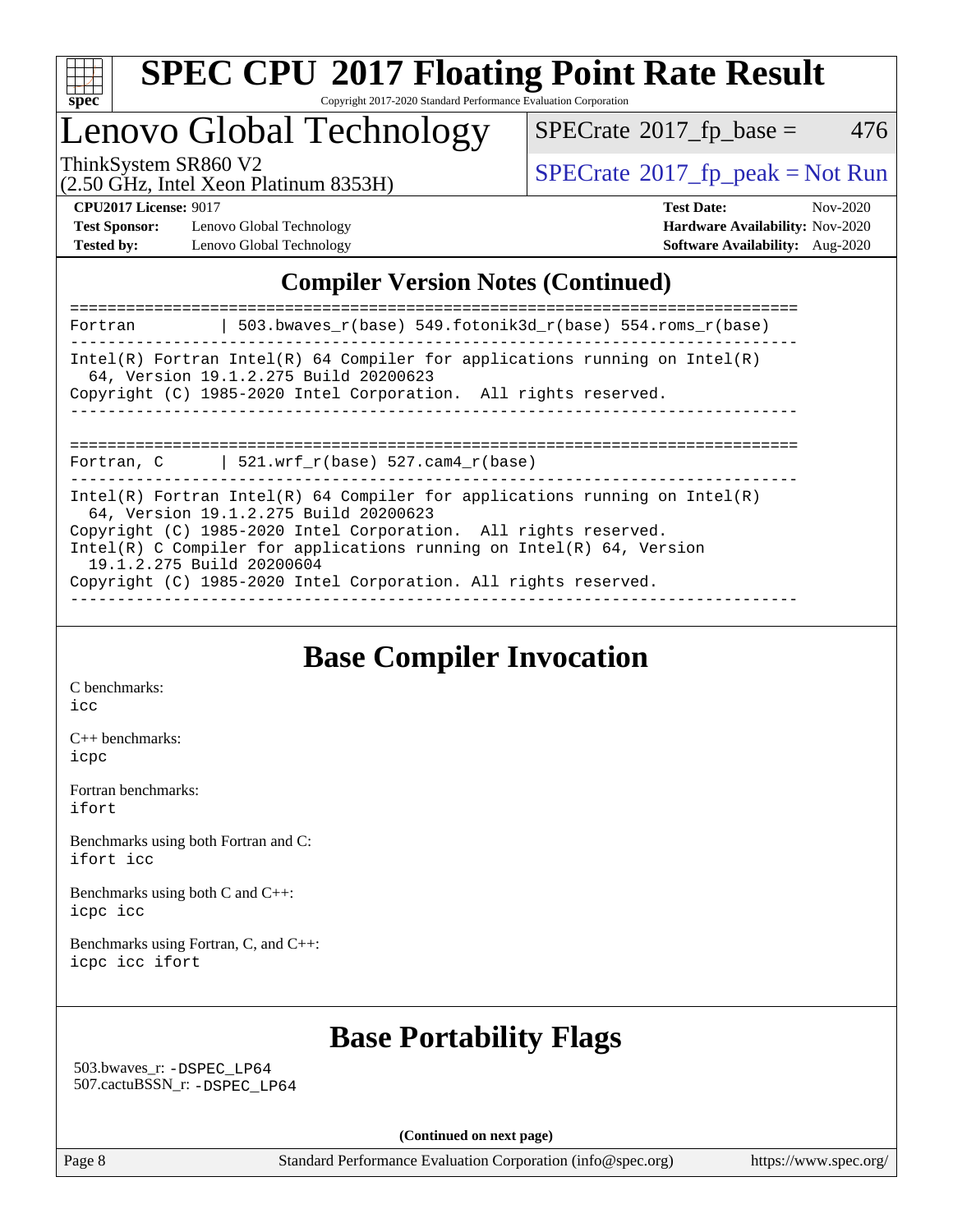

## Lenovo Global Technology

 $SPECTate$ <sup>®</sup>[2017\\_fp\\_base =](http://www.spec.org/auto/cpu2017/Docs/result-fields.html#SPECrate2017fpbase) 476

(2.50 GHz, Intel Xeon Platinum 8353H) ThinkSystem SR860 V2<br>  $\begin{array}{c} \text{SPECTI}_{\text{S}} \text{SOR} \\ \text{SPECTI}_{\text{S}} \text{SOR} \\ \text{SOR} \end{array}$ 

**[CPU2017 License:](http://www.spec.org/auto/cpu2017/Docs/result-fields.html#CPU2017License)** 9017 **[Test Date:](http://www.spec.org/auto/cpu2017/Docs/result-fields.html#TestDate)** Nov-2020

**[Test Sponsor:](http://www.spec.org/auto/cpu2017/Docs/result-fields.html#TestSponsor)** Lenovo Global Technology **[Hardware Availability:](http://www.spec.org/auto/cpu2017/Docs/result-fields.html#HardwareAvailability)** Nov-2020 **[Tested by:](http://www.spec.org/auto/cpu2017/Docs/result-fields.html#Testedby)** Lenovo Global Technology **[Software Availability:](http://www.spec.org/auto/cpu2017/Docs/result-fields.html#SoftwareAvailability)** Aug-2020

## **[Base Portability Flags \(Continued\)](http://www.spec.org/auto/cpu2017/Docs/result-fields.html#BasePortabilityFlags)**

 508.namd\_r: [-DSPEC\\_LP64](http://www.spec.org/cpu2017/results/res2020q4/cpu2017-20201207-24531.flags.html#suite_basePORTABILITY508_namd_r_DSPEC_LP64) 510.parest\_r: [-DSPEC\\_LP64](http://www.spec.org/cpu2017/results/res2020q4/cpu2017-20201207-24531.flags.html#suite_basePORTABILITY510_parest_r_DSPEC_LP64) 511.povray\_r: [-DSPEC\\_LP64](http://www.spec.org/cpu2017/results/res2020q4/cpu2017-20201207-24531.flags.html#suite_basePORTABILITY511_povray_r_DSPEC_LP64) 519.lbm\_r: [-DSPEC\\_LP64](http://www.spec.org/cpu2017/results/res2020q4/cpu2017-20201207-24531.flags.html#suite_basePORTABILITY519_lbm_r_DSPEC_LP64) 521.wrf\_r: [-DSPEC\\_LP64](http://www.spec.org/cpu2017/results/res2020q4/cpu2017-20201207-24531.flags.html#suite_basePORTABILITY521_wrf_r_DSPEC_LP64) [-DSPEC\\_CASE\\_FLAG](http://www.spec.org/cpu2017/results/res2020q4/cpu2017-20201207-24531.flags.html#b521.wrf_r_baseCPORTABILITY_DSPEC_CASE_FLAG) [-convert big\\_endian](http://www.spec.org/cpu2017/results/res2020q4/cpu2017-20201207-24531.flags.html#user_baseFPORTABILITY521_wrf_r_convert_big_endian_c3194028bc08c63ac5d04de18c48ce6d347e4e562e8892b8bdbdc0214820426deb8554edfa529a3fb25a586e65a3d812c835984020483e7e73212c4d31a38223) 526.blender\_r: [-DSPEC\\_LP64](http://www.spec.org/cpu2017/results/res2020q4/cpu2017-20201207-24531.flags.html#suite_basePORTABILITY526_blender_r_DSPEC_LP64) [-DSPEC\\_LINUX](http://www.spec.org/cpu2017/results/res2020q4/cpu2017-20201207-24531.flags.html#b526.blender_r_baseCPORTABILITY_DSPEC_LINUX) [-funsigned-char](http://www.spec.org/cpu2017/results/res2020q4/cpu2017-20201207-24531.flags.html#user_baseCPORTABILITY526_blender_r_force_uchar_40c60f00ab013830e2dd6774aeded3ff59883ba5a1fc5fc14077f794d777847726e2a5858cbc7672e36e1b067e7e5c1d9a74f7176df07886a243d7cc18edfe67) 527.cam4\_r: [-DSPEC\\_LP64](http://www.spec.org/cpu2017/results/res2020q4/cpu2017-20201207-24531.flags.html#suite_basePORTABILITY527_cam4_r_DSPEC_LP64) [-DSPEC\\_CASE\\_FLAG](http://www.spec.org/cpu2017/results/res2020q4/cpu2017-20201207-24531.flags.html#b527.cam4_r_baseCPORTABILITY_DSPEC_CASE_FLAG) 538.imagick\_r: [-DSPEC\\_LP64](http://www.spec.org/cpu2017/results/res2020q4/cpu2017-20201207-24531.flags.html#suite_basePORTABILITY538_imagick_r_DSPEC_LP64) 544.nab\_r: [-DSPEC\\_LP64](http://www.spec.org/cpu2017/results/res2020q4/cpu2017-20201207-24531.flags.html#suite_basePORTABILITY544_nab_r_DSPEC_LP64) 549.fotonik3d\_r: [-DSPEC\\_LP64](http://www.spec.org/cpu2017/results/res2020q4/cpu2017-20201207-24531.flags.html#suite_basePORTABILITY549_fotonik3d_r_DSPEC_LP64) 554.roms\_r: [-DSPEC\\_LP64](http://www.spec.org/cpu2017/results/res2020q4/cpu2017-20201207-24531.flags.html#suite_basePORTABILITY554_roms_r_DSPEC_LP64)

### **[Base Optimization Flags](http://www.spec.org/auto/cpu2017/Docs/result-fields.html#BaseOptimizationFlags)**

#### [C benchmarks](http://www.spec.org/auto/cpu2017/Docs/result-fields.html#Cbenchmarks):

[-m64](http://www.spec.org/cpu2017/results/res2020q4/cpu2017-20201207-24531.flags.html#user_CCbase_m64-icc) [-qnextgen](http://www.spec.org/cpu2017/results/res2020q4/cpu2017-20201207-24531.flags.html#user_CCbase_f-qnextgen) [-std=c11](http://www.spec.org/cpu2017/results/res2020q4/cpu2017-20201207-24531.flags.html#user_CCbase_std-icc-std_0e1c27790398a4642dfca32ffe6c27b5796f9c2d2676156f2e42c9c44eaad0c049b1cdb667a270c34d979996257aeb8fc440bfb01818dbc9357bd9d174cb8524) [-Wl,-plugin-opt=-x86-branches-within-32B-boundaries](http://www.spec.org/cpu2017/results/res2020q4/cpu2017-20201207-24531.flags.html#user_CCbase_f-x86-branches-within-32B-boundaries_0098b4e4317ae60947b7b728078a624952a08ac37a3c797dfb4ffeb399e0c61a9dd0f2f44ce917e9361fb9076ccb15e7824594512dd315205382d84209e912f3) [-Wl,-z,muldefs](http://www.spec.org/cpu2017/results/res2020q4/cpu2017-20201207-24531.flags.html#user_CCbase_link_force_multiple1_b4cbdb97b34bdee9ceefcfe54f4c8ea74255f0b02a4b23e853cdb0e18eb4525ac79b5a88067c842dd0ee6996c24547a27a4b99331201badda8798ef8a743f577) [-xCORE-AVX512](http://www.spec.org/cpu2017/results/res2020q4/cpu2017-20201207-24531.flags.html#user_CCbase_f-xCORE-AVX512) [-Ofast](http://www.spec.org/cpu2017/results/res2020q4/cpu2017-20201207-24531.flags.html#user_CCbase_f-Ofast) [-ffast-math](http://www.spec.org/cpu2017/results/res2020q4/cpu2017-20201207-24531.flags.html#user_CCbase_f-ffast-math) [-flto](http://www.spec.org/cpu2017/results/res2020q4/cpu2017-20201207-24531.flags.html#user_CCbase_f-flto) [-mfpmath=sse](http://www.spec.org/cpu2017/results/res2020q4/cpu2017-20201207-24531.flags.html#user_CCbase_f-mfpmath_70eb8fac26bde974f8ab713bc9086c5621c0b8d2f6c86f38af0bd7062540daf19db5f3a066d8c6684be05d84c9b6322eb3b5be6619d967835195b93d6c02afa1) [-funroll-loops](http://www.spec.org/cpu2017/results/res2020q4/cpu2017-20201207-24531.flags.html#user_CCbase_f-funroll-loops) [-qopt-mem-layout-trans=4](http://www.spec.org/cpu2017/results/res2020q4/cpu2017-20201207-24531.flags.html#user_CCbase_f-qopt-mem-layout-trans_fa39e755916c150a61361b7846f310bcdf6f04e385ef281cadf3647acec3f0ae266d1a1d22d972a7087a248fd4e6ca390a3634700869573d231a252c784941a8) [-L/usr/local/jemalloc64-5.0.1/lib](http://www.spec.org/cpu2017/results/res2020q4/cpu2017-20201207-24531.flags.html#user_CCbase_jemalloc_link_path64_1_cc289568b1a6c0fd3b62c91b824c27fcb5af5e8098e6ad028160d21144ef1b8aef3170d2acf0bee98a8da324cfe4f67d0a3d0c4cc4673d993d694dc2a0df248b) [-ljemalloc](http://www.spec.org/cpu2017/results/res2020q4/cpu2017-20201207-24531.flags.html#user_CCbase_jemalloc_link_lib_d1249b907c500fa1c0672f44f562e3d0f79738ae9e3c4a9c376d49f265a04b9c99b167ecedbf6711b3085be911c67ff61f150a17b3472be731631ba4d0471706)

#### [C++ benchmarks:](http://www.spec.org/auto/cpu2017/Docs/result-fields.html#CXXbenchmarks)

[-m64](http://www.spec.org/cpu2017/results/res2020q4/cpu2017-20201207-24531.flags.html#user_CXXbase_m64-icc) [-qnextgen](http://www.spec.org/cpu2017/results/res2020q4/cpu2017-20201207-24531.flags.html#user_CXXbase_f-qnextgen) [-Wl,-plugin-opt=-x86-branches-within-32B-boundaries](http://www.spec.org/cpu2017/results/res2020q4/cpu2017-20201207-24531.flags.html#user_CXXbase_f-x86-branches-within-32B-boundaries_0098b4e4317ae60947b7b728078a624952a08ac37a3c797dfb4ffeb399e0c61a9dd0f2f44ce917e9361fb9076ccb15e7824594512dd315205382d84209e912f3) [-Wl,-z,muldefs](http://www.spec.org/cpu2017/results/res2020q4/cpu2017-20201207-24531.flags.html#user_CXXbase_link_force_multiple1_b4cbdb97b34bdee9ceefcfe54f4c8ea74255f0b02a4b23e853cdb0e18eb4525ac79b5a88067c842dd0ee6996c24547a27a4b99331201badda8798ef8a743f577) [-xCORE-AVX512](http://www.spec.org/cpu2017/results/res2020q4/cpu2017-20201207-24531.flags.html#user_CXXbase_f-xCORE-AVX512) [-Ofast](http://www.spec.org/cpu2017/results/res2020q4/cpu2017-20201207-24531.flags.html#user_CXXbase_f-Ofast) [-ffast-math](http://www.spec.org/cpu2017/results/res2020q4/cpu2017-20201207-24531.flags.html#user_CXXbase_f-ffast-math) [-flto](http://www.spec.org/cpu2017/results/res2020q4/cpu2017-20201207-24531.flags.html#user_CXXbase_f-flto) [-mfpmath=sse](http://www.spec.org/cpu2017/results/res2020q4/cpu2017-20201207-24531.flags.html#user_CXXbase_f-mfpmath_70eb8fac26bde974f8ab713bc9086c5621c0b8d2f6c86f38af0bd7062540daf19db5f3a066d8c6684be05d84c9b6322eb3b5be6619d967835195b93d6c02afa1) [-funroll-loops](http://www.spec.org/cpu2017/results/res2020q4/cpu2017-20201207-24531.flags.html#user_CXXbase_f-funroll-loops) [-qopt-mem-layout-trans=4](http://www.spec.org/cpu2017/results/res2020q4/cpu2017-20201207-24531.flags.html#user_CXXbase_f-qopt-mem-layout-trans_fa39e755916c150a61361b7846f310bcdf6f04e385ef281cadf3647acec3f0ae266d1a1d22d972a7087a248fd4e6ca390a3634700869573d231a252c784941a8) [-L/usr/local/jemalloc64-5.0.1/lib](http://www.spec.org/cpu2017/results/res2020q4/cpu2017-20201207-24531.flags.html#user_CXXbase_jemalloc_link_path64_1_cc289568b1a6c0fd3b62c91b824c27fcb5af5e8098e6ad028160d21144ef1b8aef3170d2acf0bee98a8da324cfe4f67d0a3d0c4cc4673d993d694dc2a0df248b) [-ljemalloc](http://www.spec.org/cpu2017/results/res2020q4/cpu2017-20201207-24531.flags.html#user_CXXbase_jemalloc_link_lib_d1249b907c500fa1c0672f44f562e3d0f79738ae9e3c4a9c376d49f265a04b9c99b167ecedbf6711b3085be911c67ff61f150a17b3472be731631ba4d0471706)

[Fortran benchmarks](http://www.spec.org/auto/cpu2017/Docs/result-fields.html#Fortranbenchmarks):

[-m64](http://www.spec.org/cpu2017/results/res2020q4/cpu2017-20201207-24531.flags.html#user_FCbase_m64-icc) [-Wl,-plugin-opt=-x86-branches-within-32B-boundaries](http://www.spec.org/cpu2017/results/res2020q4/cpu2017-20201207-24531.flags.html#user_FCbase_f-x86-branches-within-32B-boundaries_0098b4e4317ae60947b7b728078a624952a08ac37a3c797dfb4ffeb399e0c61a9dd0f2f44ce917e9361fb9076ccb15e7824594512dd315205382d84209e912f3) [-Wl,-z,muldefs](http://www.spec.org/cpu2017/results/res2020q4/cpu2017-20201207-24531.flags.html#user_FCbase_link_force_multiple1_b4cbdb97b34bdee9ceefcfe54f4c8ea74255f0b02a4b23e853cdb0e18eb4525ac79b5a88067c842dd0ee6996c24547a27a4b99331201badda8798ef8a743f577) [-xCORE-AVX512](http://www.spec.org/cpu2017/results/res2020q4/cpu2017-20201207-24531.flags.html#user_FCbase_f-xCORE-AVX512) [-O3](http://www.spec.org/cpu2017/results/res2020q4/cpu2017-20201207-24531.flags.html#user_FCbase_f-O3) [-ipo](http://www.spec.org/cpu2017/results/res2020q4/cpu2017-20201207-24531.flags.html#user_FCbase_f-ipo) [-no-prec-div](http://www.spec.org/cpu2017/results/res2020q4/cpu2017-20201207-24531.flags.html#user_FCbase_f-no-prec-div) [-qopt-prefetch](http://www.spec.org/cpu2017/results/res2020q4/cpu2017-20201207-24531.flags.html#user_FCbase_f-qopt-prefetch) [-ffinite-math-only](http://www.spec.org/cpu2017/results/res2020q4/cpu2017-20201207-24531.flags.html#user_FCbase_f_finite_math_only_cb91587bd2077682c4b38af759c288ed7c732db004271a9512da14a4f8007909a5f1427ecbf1a0fb78ff2a814402c6114ac565ca162485bbcae155b5e4258871) [-qopt-multiple-gather-scatter-by-shuffles](http://www.spec.org/cpu2017/results/res2020q4/cpu2017-20201207-24531.flags.html#user_FCbase_f-qopt-multiple-gather-scatter-by-shuffles) [-qopt-mem-layout-trans=4](http://www.spec.org/cpu2017/results/res2020q4/cpu2017-20201207-24531.flags.html#user_FCbase_f-qopt-mem-layout-trans_fa39e755916c150a61361b7846f310bcdf6f04e385ef281cadf3647acec3f0ae266d1a1d22d972a7087a248fd4e6ca390a3634700869573d231a252c784941a8) [-nostandard-realloc-lhs](http://www.spec.org/cpu2017/results/res2020q4/cpu2017-20201207-24531.flags.html#user_FCbase_f_2003_std_realloc_82b4557e90729c0f113870c07e44d33d6f5a304b4f63d4c15d2d0f1fab99f5daaed73bdb9275d9ae411527f28b936061aa8b9c8f2d63842963b95c9dd6426b8a) [-align array32byte](http://www.spec.org/cpu2017/results/res2020q4/cpu2017-20201207-24531.flags.html#user_FCbase_align_array32byte_b982fe038af199962ba9a80c053b8342c548c85b40b8e86eb3cc33dee0d7986a4af373ac2d51c3f7cf710a18d62fdce2948f201cd044323541f22fc0fffc51b6) [-auto](http://www.spec.org/cpu2017/results/res2020q4/cpu2017-20201207-24531.flags.html#user_FCbase_f-auto) [-mbranches-within-32B-boundaries](http://www.spec.org/cpu2017/results/res2020q4/cpu2017-20201207-24531.flags.html#user_FCbase_f-mbranches-within-32B-boundaries) [-L/usr/local/jemalloc64-5.0.1/lib](http://www.spec.org/cpu2017/results/res2020q4/cpu2017-20201207-24531.flags.html#user_FCbase_jemalloc_link_path64_1_cc289568b1a6c0fd3b62c91b824c27fcb5af5e8098e6ad028160d21144ef1b8aef3170d2acf0bee98a8da324cfe4f67d0a3d0c4cc4673d993d694dc2a0df248b) [-ljemalloc](http://www.spec.org/cpu2017/results/res2020q4/cpu2017-20201207-24531.flags.html#user_FCbase_jemalloc_link_lib_d1249b907c500fa1c0672f44f562e3d0f79738ae9e3c4a9c376d49f265a04b9c99b167ecedbf6711b3085be911c67ff61f150a17b3472be731631ba4d0471706)

#### [Benchmarks using both Fortran and C](http://www.spec.org/auto/cpu2017/Docs/result-fields.html#BenchmarksusingbothFortranandC):

```
-m64 -qnextgen -std=c11
-Wl,-plugin-opt=-x86-branches-within-32B-boundaries -Wl,-z,muldefs
-xCORE-AVX512 -Ofast -ffast-math -flto -mfpmath=sse -funroll-loops
-qopt-mem-layout-trans=4 -O3 -ipo -no-prec-div -qopt-prefetch
-ffinite-math-only -qopt-multiple-gather-scatter-by-shuffles
-nostandard-realloc-lhs -align array32byte -auto
-mbranches-within-32B-boundaries -L/usr/local/jemalloc64-5.0.1/lib
-ljemalloc
```
**(Continued on next page)**

| Page 9 | Standard Performance Evaluation Corporation (info@spec.org) | https://www.spec.org/ |
|--------|-------------------------------------------------------------|-----------------------|